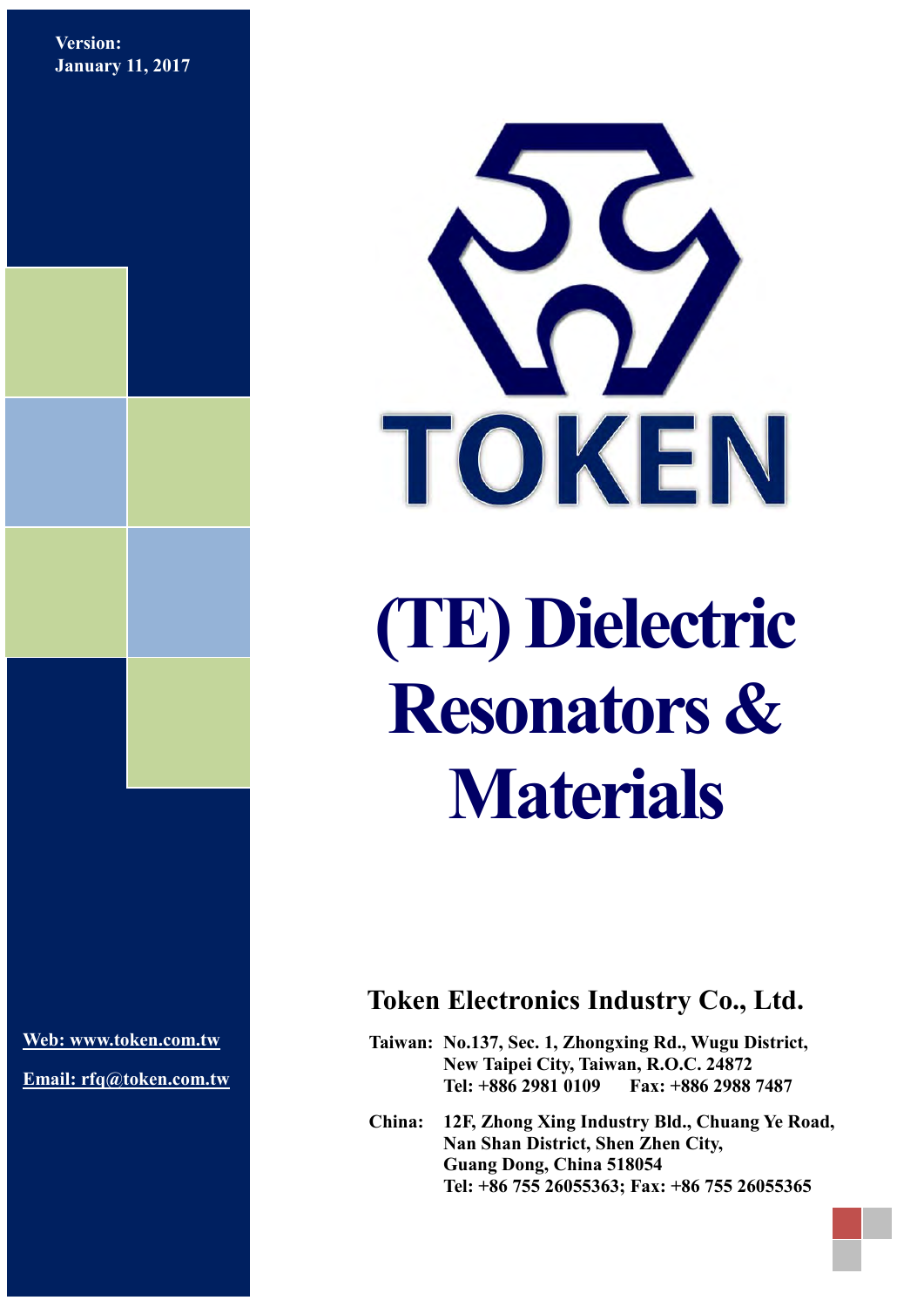

# **Product Introduction**

# **Microwave dielectric resonator material is the cornerstone of future communications technology.**

#### **Features :**

 $\overline{a}$ 

- High Q Value.
- $\bullet$  Easy to control  $\tau$  f.
- Various dielectric constant materials.

#### **Applications :**

- Police Radar Detectors.
- Dielectric Resonator Antennas.
- LMDS/MMDS Wireless Cable TV.
- Automobile Collision Avoidance Sensors.
- LNB, PCS/PCN Filters, Duplexer & Combiners.
- Cellular Base Station Filter, Duplexer &
- Combiners.

Microwave dielectric ceramics as the key basic materials to modern communication technology, after Token Electronics years of continuous research and development, using the latest technology to produce microwave ceramics have achieved a variety of dielectric constant, quality factor Q of the new media ceramic materials, and as a dielectric material application microwave frequencies of modern circuits, and modern electronic communications in the filters, resonators, dielectric substrates, such as microwave dielectric waveguide circuit components materials.



Comparing with microwave dielectric components made of Token's

ceramic materials and metal cavity resonator, obviously, Token dielectric resonator features with a light weight, small volume, temperature coefficient of stability, cheap, and so on. They have been widely used in satellite broadcast reception systems, PCS / PCN filters, base stations, radar detectors, wireless mobile communications, telecommunications computer systems, military facilities, microwave, modern medicine and many other areas.

Taking advantage of Token's microwave dielectric ceramic materials for dielectric filters and resonators, with a relatively high dielectric constant, can make the device smaller, space-saving design of the circuit; high quality factor Q value and low dielectric loss, in order to ensure a good selection frequency characteristics and low insertion loss of the device; the temperature coefficient is small, in order to ensure the thermal stability of the device. Dielectric constant, quality factor Q, the temperature coefficient, these three parameters to evaluate the important microwave dielectric ceramic material specifications and production.

Custom parts are available on request. Token will also produce devices outside these specifications to meet specific customer requirements, contact us with your specific needs. For more information, please link to Token official website "[Dielectric Resonators](http://www.token.com.tw/dielectric/index.html)".

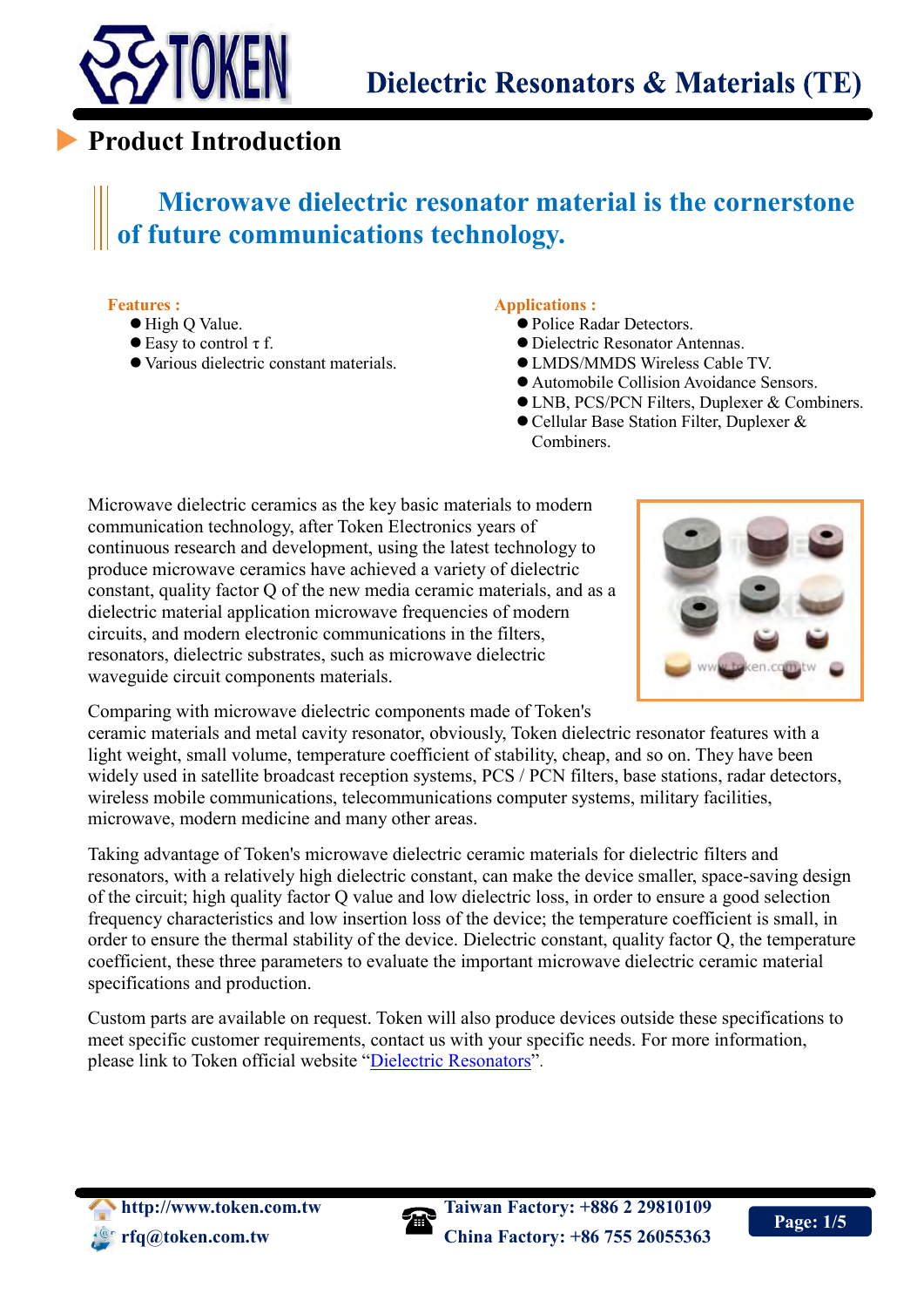

# **Available Range by Every Material**

## **Available Range by Every Material TE01**δ **Mode (TE)**

| <b>Material Series</b> | <b>Dielectric</b><br><b>Constant</b> | Fo $Q(1/tan\delta)$                    | <b>Temperature</b><br><b>Coefficient</b><br>(PPM <sup>o</sup> C) | <b>Insulation</b><br><b>Resistance</b><br>$(\Omega$ -cm) | <b>Application</b><br><b>Frequency</b><br>Range | <b>Application</b><br>Range |
|------------------------|--------------------------------------|----------------------------------------|------------------------------------------------------------------|----------------------------------------------------------|-------------------------------------------------|-----------------------------|
| <b>TE21</b>            | $19 - 22$                            | 6,000@10GHz                            | $0 \pm 3$                                                        | $>10^{14}$                                               |                                                 | Refer                       |
| <b>TE30</b>            | $29 - 30$                            | 15,000@10GHz                           | $0 \pm 6$                                                        | $>10^{14}$                                               |                                                 |                             |
| <b>TE36</b>            | $35 - 37$                            | 10,000@4GHz                            | $0 \pm 3$                                                        | $>10^{14}$                                               | Refer                                           |                             |
| <b>TE45</b>            | $44 - 46$                            | $>10^{14}$<br>10,000@4GHz<br>$0 \pm 6$ |                                                                  | Frequency<br>Chat                                        | Frequency<br>Chat                               |                             |
| <b>TE80</b>            | $79 - 81$                            | 7,000@1GHz                             | $0 \pm 6$                                                        | $>10^{14}$                                               |                                                 |                             |
| <b>TE90</b>            | $89 - 91$                            | 7,000@1GHz                             | $0 \pm 6$                                                        | $>10^{14}$                                               |                                                 |                             |

# **Frequency Chart of Every Material**

## **Frequency Chart of Every Material TE01**δ **Mode (TE)**



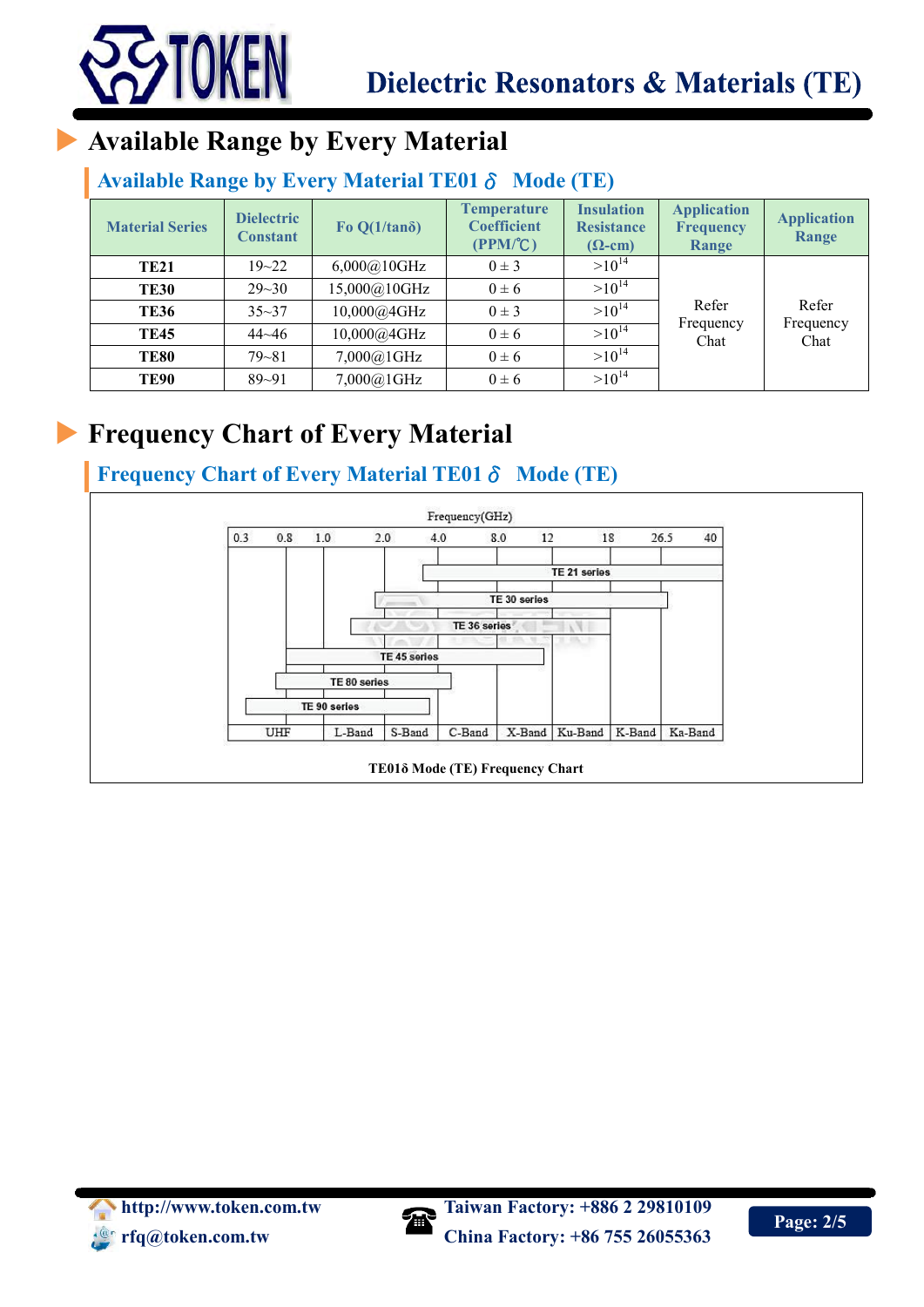



# **Application Notice**

### **Application Notice TE01**δ **Mode (TE)**

#### 1. **Aging**:

Ceramics aging is small. Microwave Dielectric Ceramics any change in resonant frequency can be attributed to changes in measurement cavity or measurement techniques.

#### 2. **Water Absorbing**:

Ceramics absorb water is not obvious, but the moisture condensation in the ceramic microwave resonator on the surface will affect the  $Q_{\text{u}}$ . But  $Q_{\text{u}}$  will be self-healing, when the water dried, For example, Dielectric resonator in the filter operation of the self-heating.

#### 3. **Cleanliness**:

Q<sup>u</sup> degradation of the oil may be due to a finger, pencil lead note, tape, adhesives, or other contaminants. Cleanliness of the dielectric ceramics is important.

#### 4. **Dielectric Constant**:

In fact, the microwave dielectric ceramics of the dielectric constant is not fixed. It varies with the additives added, and used to determine the temperature coefficient ceramics. The dielectric constant of each batch is slightly different and it changes slightly with temperature changes. Token compensates for these effects and provide resonators size to frequency, and offers custom temperature coefficient on request.

#### 5. **Dielectric loss factor tanδ & Qu**:

Dielectric loss factor and quality factor of the relationship, such as Quality Factor ( $Q = 1 / \tan \delta$ ), Dielectric microwave materials are commonly assigned a loss tangent to permit an estimate of signal losses. Ceramic resonator is usually run on a specific frequency, a specific geometric shape, it can directly measure its size, with no-load quality factor  $Q_{u}$ ,  $Q_{u}$  is an important basic resonator parameters (more useful than the loss tangent), particularly suitable filter and oscillator applications.

#### 6. **Smooth Surfaces**:

Ceramic hard surface contact, it is prone to very small fragments. Most of the small fragments will not affect the electrical properties of dielectric ceramics. Ceramic surface roughness is not particularly important factor. Ceramic resonator itself does not current exist only in the form of stored energy from the field. Smooth surfaces are desirable from the standpoint of avoiding trapped contaminants.

#### 7. **Thermal Shock**:

Microwave dielectric ceramics in the temperature exceeds 1200° in furnace to burn out; they can be more resistant than the temperature of electronic devices, far beyond the welding temperature. However, the thermal conduction velocity of dielectric ceramics is much slower than the metal. Large temperature gradient through the ceramic device, because of uneven expansion, could lead to device failure, which is called thermal shock. Suddenly applied heat in the thick ceramic devices will lead to broken ceramics.

#### 8. **Adhesives**:

Adhesives to install ceramic resonators must be carefully selected. Adhesives will reduce the dielectric ceramics Q  $_{\text{u}}$ , The right adhesives can reduce  $Q_{\text{u}}$  to a minimum, while ensuring the adhesion strength.



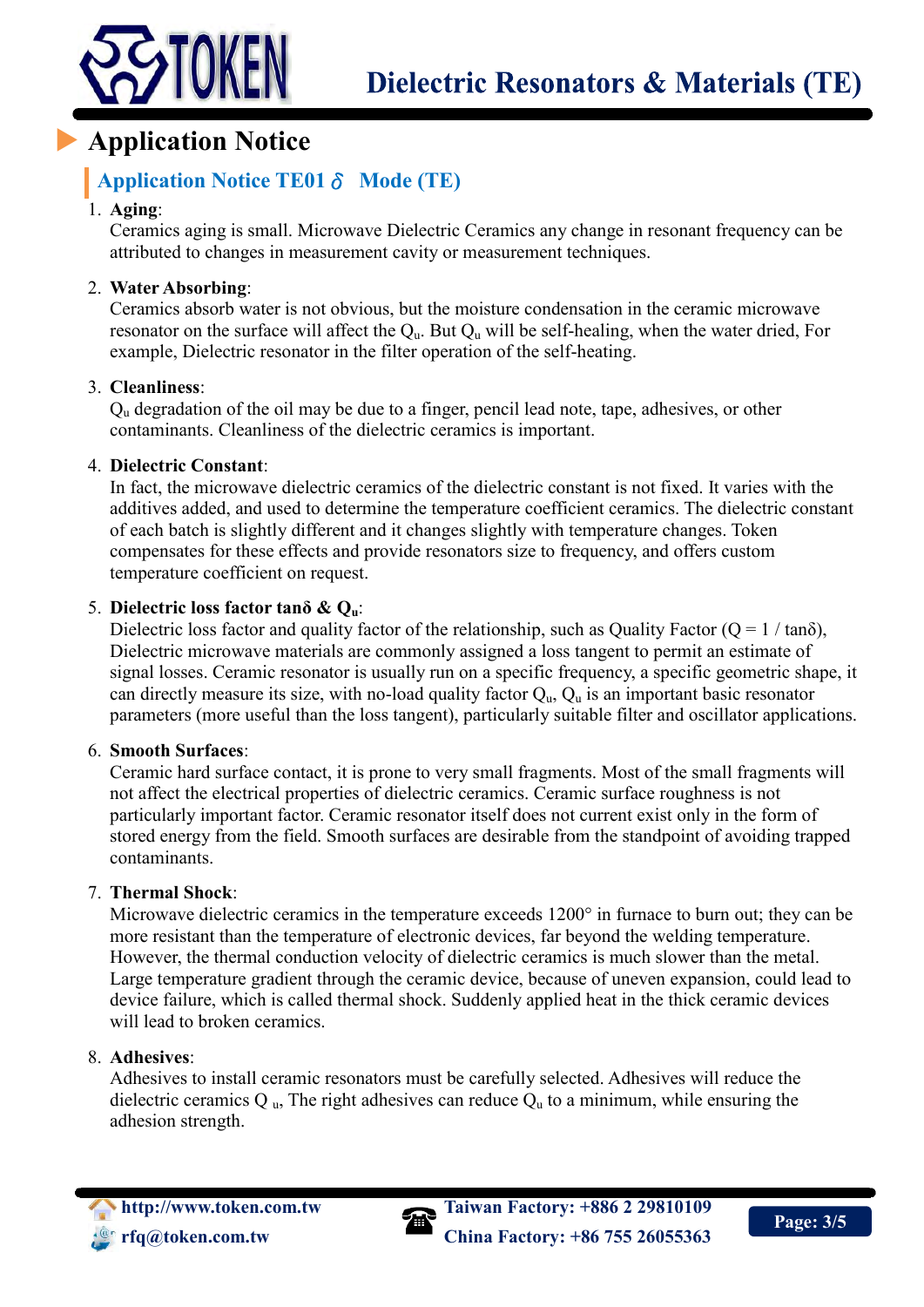

# **Order Codes**

## **Order Codes TE01**δ **Mode (TE)**

| TE          | 36                  | $\overline{\phantom{0}}$ | I U              |   |               |   | p            |  |
|-------------|---------------------|--------------------------|------------------|---|---------------|---|--------------|--|
| Part Number | Dielectric Constant |                          | Center Frequency |   | Configuration |   | Construction |  |
|             |                     |                          | (GHz)            | A | With hole     | S | Support      |  |
|             |                     |                          |                  | B | Without hole  | W | Without      |  |
|             |                     |                          |                  |   |               |   | support      |  |